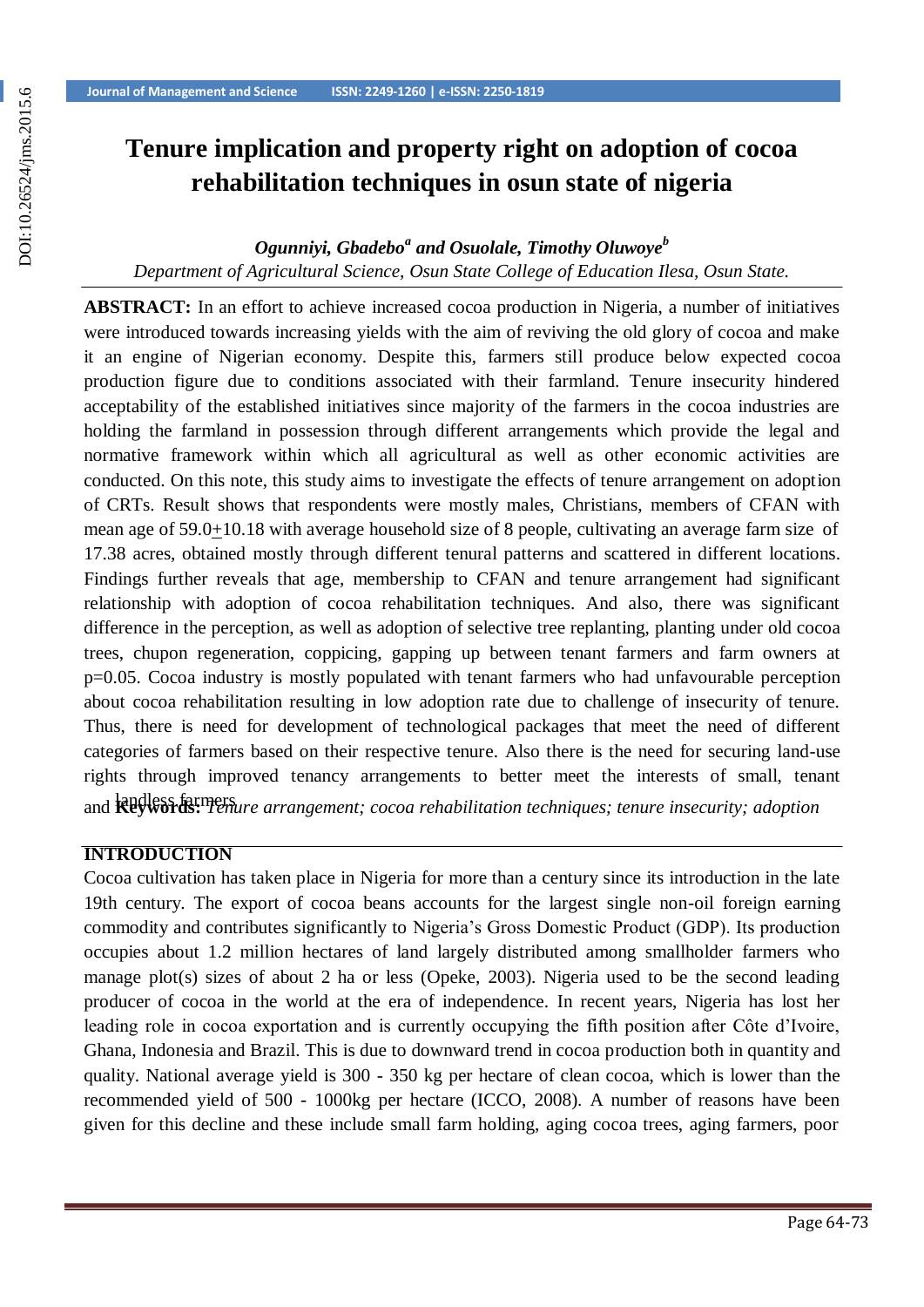management practices and lack of adoption of improved technologies. It is for this reason that government of Nigeria is always conscious of measures which would increase cocoa production and farmer's income (IFAD 2001, Bonfiglioli 2003, and Deininger 2003).

According to Opeke (2003), in an effort to achieve increased cocoa production in Nigeria, a number of initiatives were introduced toward increasing yields. Among such initiatives is the presidential initiative on cocoa rehabilitation and production sustainability pronounced by the Federal Government of Nigeria in 1999. The major aim of this initiative was to revive the old glory of cocoa and make it an engine of Nigerian economy. Under the initiative, the fourteen cocoa producing states in Nigeria are expected to work closely with Cocoa Research Institute of Nigeria (CRIN) who has the mandate to conduct research on genetic potentials and improvement on Cocoa. Also, the cocoa farmers who are expected to belong to Cocoa Farmers Association of Nigeria (CFAN) or Cocoa Association of Nigeria (CAN) should rehabilitate their moribund cocoa trees with improved varieties developed by Cocoa Research Institute of Nigeria. As such, research of the institute has been tailored to the development of techniques such as improved farm practices that address constraints to cocoa production such as pests, diseases and other poor agronomic practices. In spite of research efforts aimed at developing improved planting materials and technological packages to improve cocoa plantations of these farmers, they have largely continued to adhere to their old practices (Aikpokpodion *et al.,* 2005). Consequently, these farmers obtain yields which are much lower than potential yields obtainable in other parts of West Africa, and the reasons given for their low adoption of the technologies involve lack of resources such as money and labour to apply the technologies, technical difficulties as well as lack of security of tenure (Aneani *et al*., 2012).

Land tenure and property rights affect the application of technologies for agricultural and natural resource management. Secured property rights give sufficient incentives to the farmers to increase their efficiencies in terms of productivity and ensure environmental sustainability. It is natural that without secured property rights farmers do not feel emotional attachment to the land they cultivate, do not invest in land development and will not use inputs efficiently (Shimelles *et al*., 2009). Farmer investment in long term improvement of cocoa plantations will depend largely on the security and long term rights that guarantee maximum returns of benefits to their investment. Implicitly, farmers with long term use right of land or tenure security have the tendency to reduce practices that degrade the farm. That is, land tenure arrangements and land security can affect farmers' interest in long term management/ improvements of cocoa plantations (Huggins and Pottierl, 2011). Therefore, understanding the dynamics associated with different types of land rights and tenure is crucial to any agricultural development effort. Lack of assurance of land rights for a long period of time and unequal land distribution hamper agricultural development by limiting land access to many needy Africans, relegating them to the status of land tenants. For agricultural technology to succeed and contribute to the realization of any developmental agenda in Nigeria, it is essential that issues related to the land tenure are addressed.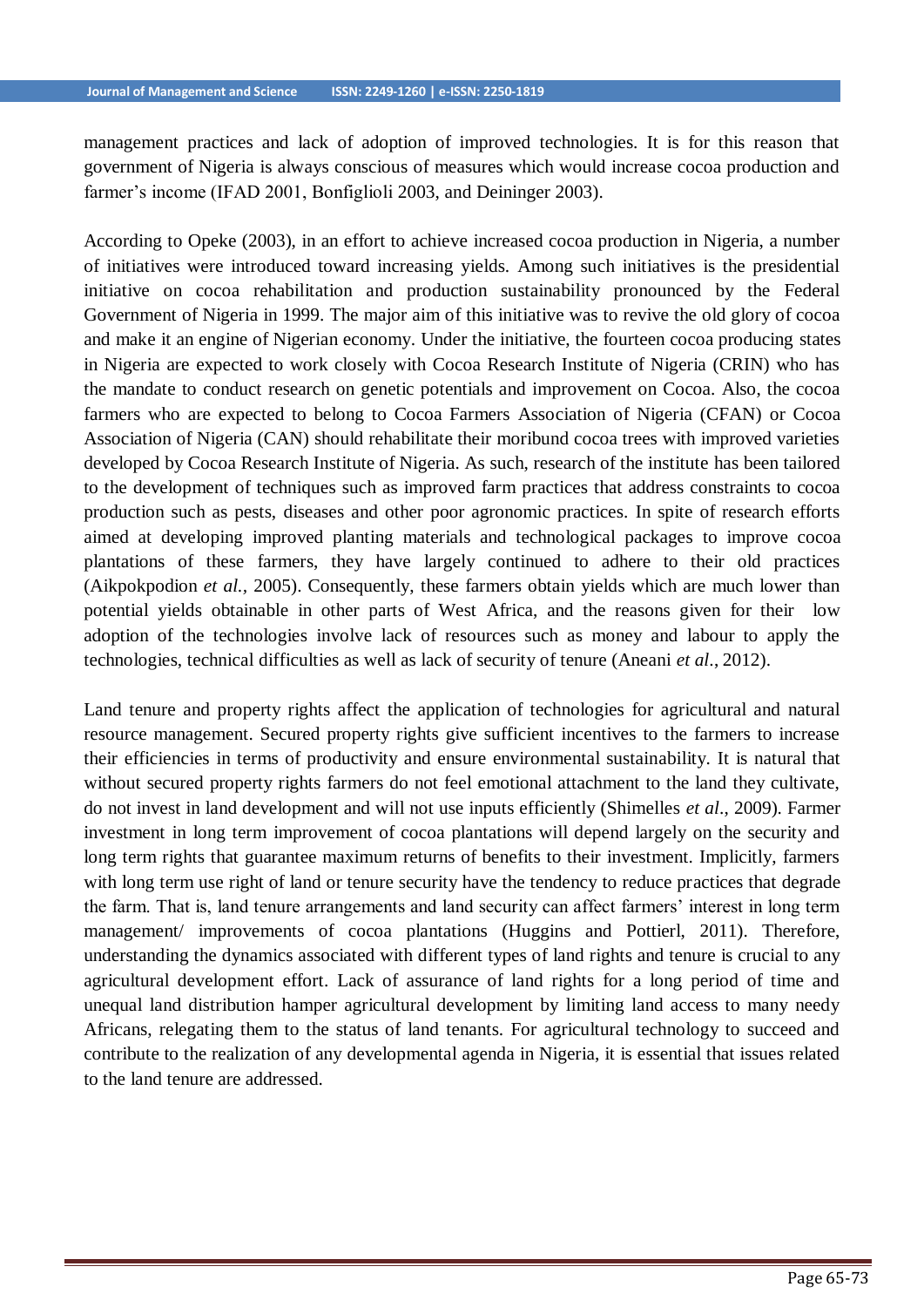In view of the need for increased cocoa production and for institutional effort such as cocoa rehabilitation programme to be sustained, there is need to study the implication of tenure and property right on the adoption of Cocoa Rehabilitation Techniques (CRTs) so as to provide answers to the following questions;

- 1. What are the tenural arrangements in operation among cocoa farmers in the study area?
- 2. What is the perception of cocoa farmers in the study area to adoption of CRTs?
- 3. What is the rate of adoption of CRTs among different categories of cocoa farmers in the study area?
- 4. Of what effect is existing tenural arrangement on the adoption of CRTs among cocoa farmers in the study area?

#### **METHODOLOGY**

This study was conducted in Osun state. Osun state is one of the six states constituting the Southwestern geo-political zone of Nigeria. It is situated in the tropical rainforest zone and lies between latitude  $7^{\circ}$  30<sup>1</sup>E and longitude 4° 30<sup>1</sup>N and covers an area of approximately 14,875 square kilometers which is divided into 3 Senatorial districts with each senatorial district having 10 local governments to give a total of 30 local government areas.

The physical environment is quite auspicious as there are roughly 8 to 9 months of rainfall annually, with dry harmattan spell of about 3 months. This annual variation in climatic elements, coupled with abundant fertile soil favour the growth of a number of food crops, including vegetables, yam, rice, orange, banana, cassava, plantain as well as cash crops like cocoa, kola nut, oil palm etc.

A multi-stage sampling procedure was used to select respondents for the study. The first stage involved purposive selection of  $\frac{1}{3}$  of the three senatorial districts in the state [Osun East]. 30% of the local governments were randomly selected from the selected zones [Atakunmosa West, Atakunmosa East, and Ife South], 2 villages were randomly selected from the selected local government areas, and 20% of the registered cocoa farmers were randomly selected from each of the selected villages to give a sample size of 168. Structured interview schedule was administered on the respondents to obtain information relevant to the study, the data collected was analysed using descriptive and inferential statistics

#### **RESULTS AND DISCUSSION**

The findings of the study as shown in Table 1 reveal that majority, (34.5%) of the respondents were between 61 and 70 years, (33.9%) were between 51 and 60 years, while the mean age was  $59.0 \pm 10.18$  years. This agrees with Adebiyi and Okunlola (2013), who reported that most of the farmers were relatively old and not in their economically active and productive age. Distribution of respondents' sex shows that 82.7% of the respondents were male while 17.3% were females. The data shows that the highest percentage (52.4%) of household size of respondents had between 6 and 10 members while lowest percentage (6.0%) had between 16 and 20 members with an average household size of 8 people which implies that cocoa farmers in the study areas have family who could assist them in their farming activities especially in the use of rehabilitation techniques in order to increase production. This is in line with the findings of Oyedele (2007), who noted that cocoa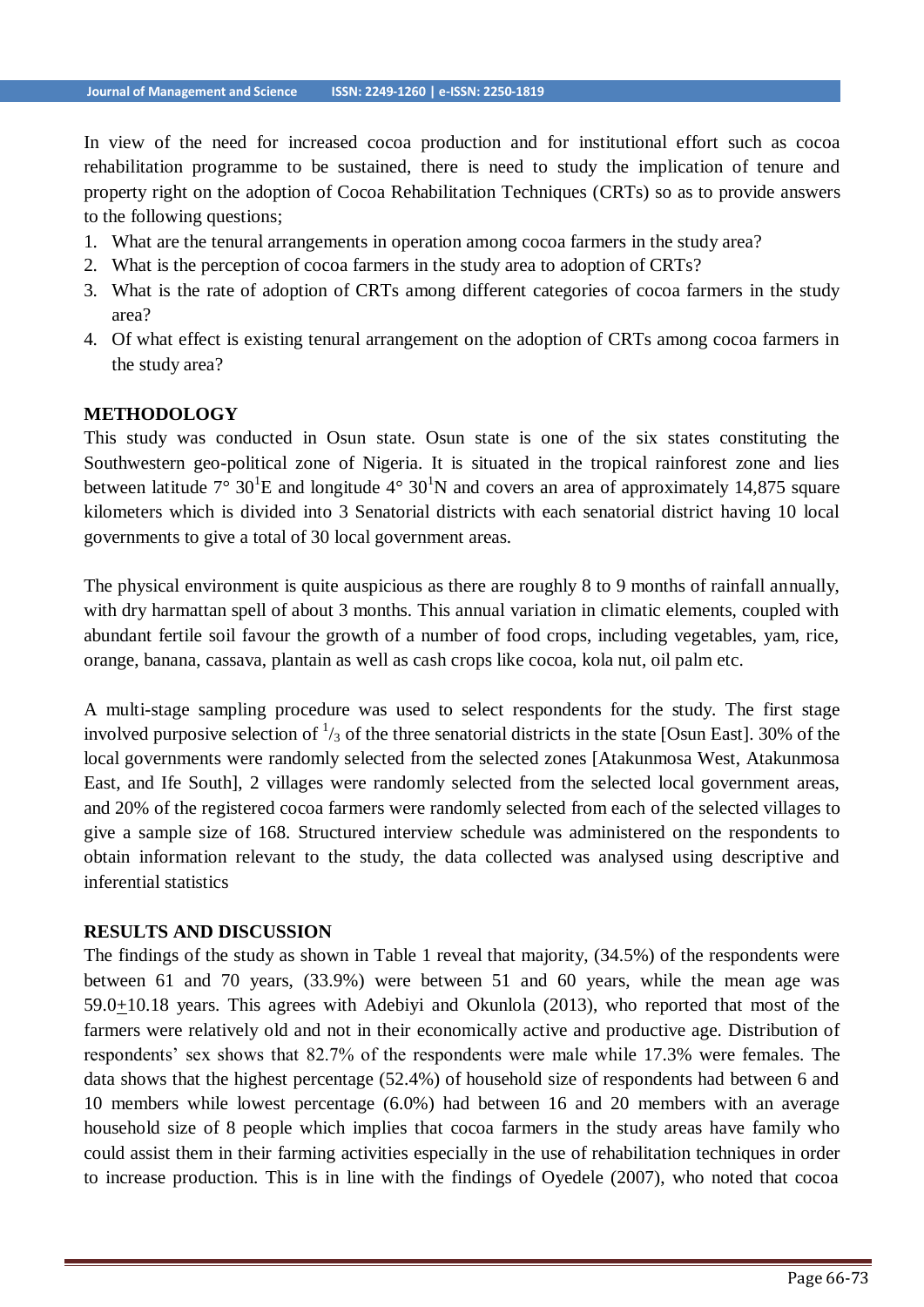farmers with large household sizes are capable of readjusting to sudden changes in labour supply at peak periods of labour demand.

Result of years of formal education (as shown in table 1) reveals that 52.4% of the respondents had between 6 and 10 years of formal education, 28.6% had between 11 and 15 years, 11.3% had between 1 and 5 years, and 2.4% had between 16 and 20years, while 5.4% had no formal education. More percentage of the respondents had formal education between 6 and 10 years, this can be linked to primary and post primary education. This result is in line with Falola *et al.,* (2013) which implies that majority of the cocoa farmers are literate and this will favour adoption of rehabilitation techniques as farmers can easily understand the ideas behind different techniques.

Result on religion affiliation of respondents reveals that 56% of the respondents were Christians, 38.7% were Muslims, while 5.4% were traditional believers. Though the study area is highly populated with Christians but this may not have any significance with adoption of cocoa rehabilitation techniques as well as cocoa production.

Findings reveal that 61.9% of respondents were members of Cocoa Farmers Association of Nigeria (CFAN), while 38.1% were non-member. Being a member of CFAN can be of advantage to adoption of rehabilitation technique in that information relevant to agricultural practices, most especially the one related to cocoa production can be obtained from the association. Other benefit to improve production can be obtained from the association as well.

| Socio-Economic Characteristics Frequency Percentages |     |      |               |
|------------------------------------------------------|-----|------|---------------|
| Age                                                  |     |      |               |
| $31 - 40$                                            | 11  | 6.5  | Mean= $59.33$ |
| $41 - 50$                                            | 23  | 13.7 | $SD=10.18$    |
| $51 - 60$                                            | 57  | 33.9 | $Min=32.00$   |
| $61 - 70$                                            | 58  | 34.5 | Max=75.00     |
| $71 - 80$                                            | 19  | 11.3 |               |
| <b>Sex</b>                                           |     |      |               |
| Male                                                 | 139 | 82.7 |               |
| Female                                               | 29  | 17.3 |               |
| <b>Household size</b>                                |     |      |               |
| $1 - 5$                                              | 42  | 25.0 | $Mean = 8.39$ |
| $6 - 10$                                             | 80  | 47.6 | $SD = 3.9$    |
| $11 - 15$                                            | 36  | 21.4 | $Min = 1$     |
| $16 - 20$                                            | 10  | 6.0  | $Max = 20$    |
| <b>Years of formal education</b>                     |     |      |               |
| $\overline{0}$                                       | 9   | 5.4  |               |
| $1 - 5$                                              | 19  | 11.3 | Mean= $8.43$  |
| $6 - 10$                                             | 88  | 52.4 | $SD = 3.66$   |
| $11 - 15$                                            | 48  | 28.6 | $Min = 0.00$  |
| $16 - 20$                                            | 4   | 2.4  | $Max=16.00$   |

**Table 1: Distribution of Respondents by Socio-Economic Characteristics (N = 168)**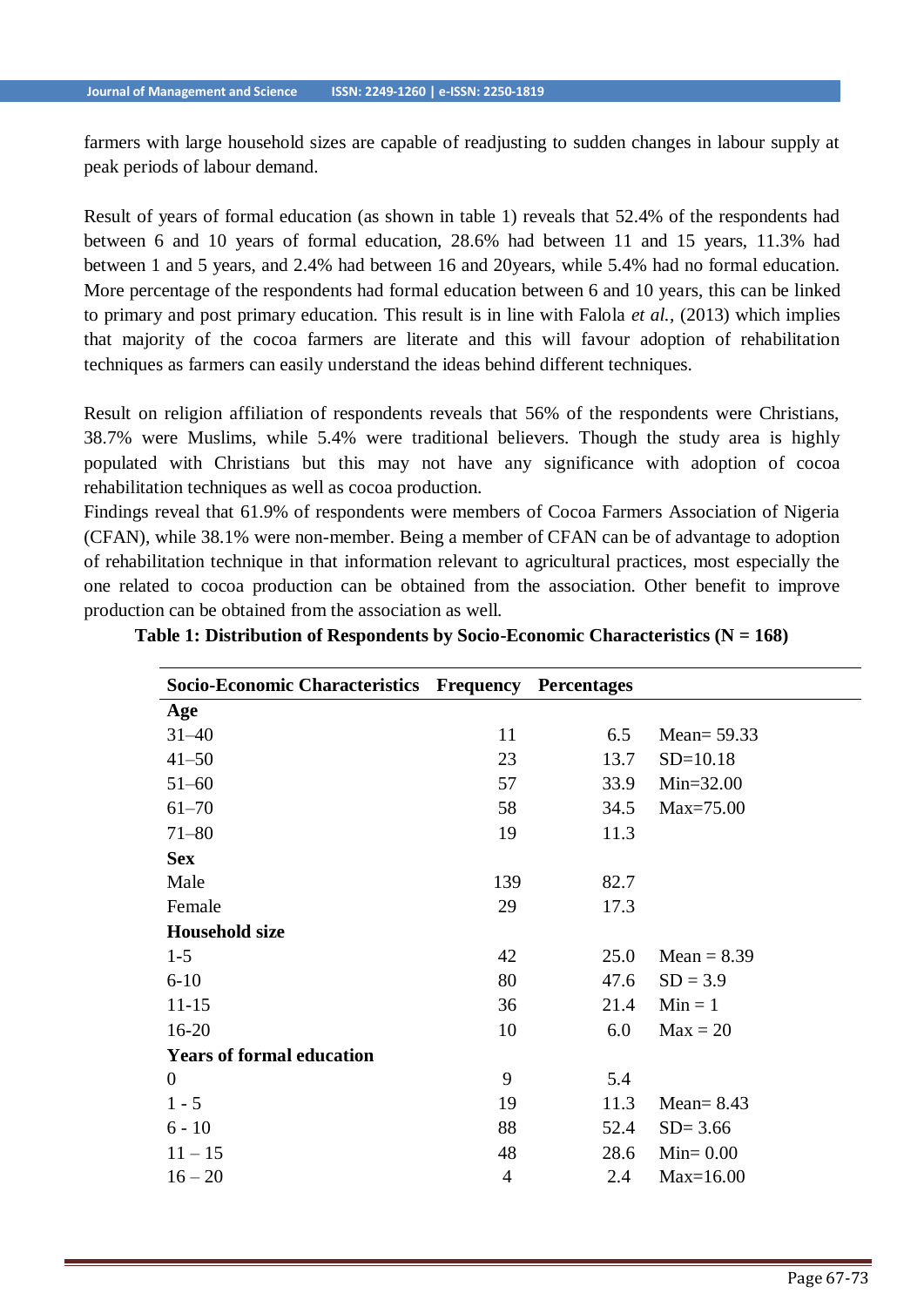| <b>Religion</b>           |     |      |
|---------------------------|-----|------|
| Islam                     | 65  | 38.7 |
| Christianity              | 94  | 56.0 |
| Traditional               | 9   | 5.4  |
| <b>Membership to CFAN</b> |     |      |
| Yes                       | 104 | 61.9 |
| No                        | 64  | 38.1 |

**Source: Field survey 2014** 

#### **Source of farmland**

.

Table 2 shows the sources of farmland among respondents. This reveals that 57.7% obtained farmland through inheritance, 46.4% and another 44% through sharecropping and annual rent respectively, 53.6% through leasehold, while 37.5% through purchase and family allocation respectively. Though majority of the respondents obtained farmland through inheritance, the inherited portion may not be sustainable which led them to acquisition of farmland through other means. Thus, in an attempt to increase production, farmers obtained farm plots through different sources in order to make their intended goal achievable.

Table 3 reveals the tenure categories of respondents deduced from their sources of farmland. This shows that 62.5% of the respondents were tenant farmers, while 37.5% were farm owners. This implies that majority of the respondents in the study area were tenant farmers who obtained cocoa farms or farmland through sharecropping, leasehold, and annual rent

| <b>Source of farmland Frequency</b> |    | <b>Percentage</b> |
|-------------------------------------|----|-------------------|
| <b>Purchased</b>                    | 63 | 37.5              |
| <b>Inheritance</b>                  | 97 | 57.7              |
| <b>Family allocation</b>            | 63 | 37.5              |
| <b>Sharecropping</b>                | 78 | 46.4              |
| <b>Annual rent</b>                  | 74 | 44.0              |
| Leasehold                           | 90 | 53.6              |

## **Table 2: Distribution of respondents by source of farmland**

\*\**Multiple response*

**Source: Field survey 2014**

| Table 3: Distribution of respondents by tenure category ( $N = 168$ ) |  |  |  |
|-----------------------------------------------------------------------|--|--|--|
|-----------------------------------------------------------------------|--|--|--|

| <b>Tenure category Frequency Percentage</b> |     |      |
|---------------------------------------------|-----|------|
| <b>Farm owner</b>                           | 63  | 37.5 |
| <b>Tenant farmers</b>                       | 105 | 62.5 |
| <b>Total</b>                                | 168 | 100  |
|                                             |     |      |

#### **Source: Field survey 2014**

## **Adoption of cocoa rehabilitation techniques**

The rate of adoption by respondents on each techniques as given in terms of weighted scores in table 4 shows that most adopted techniques by farm owners were chupon regeneration (119.0), selective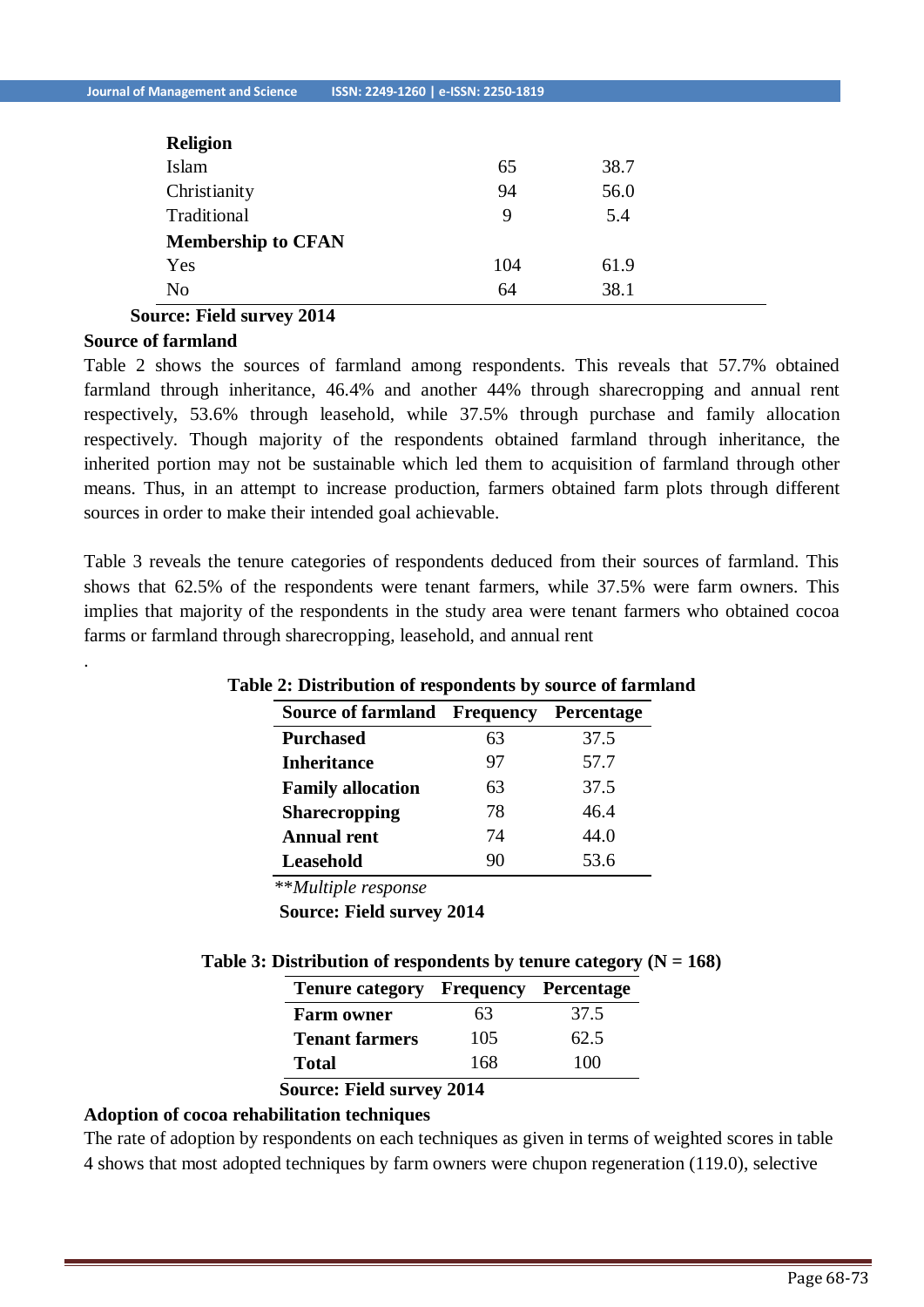tree replanting (115.9) and planting under old cocoa trees (79.4), while that of tenant farmers were gapping up (89.5), chupon regeneration (58.0) and planting under old cocoa trees (45.8). There was no adoption of grafting and budding by tenant farmers as well as farm owners, this may be as a result of respondents' low awareness about the technique as well as their perception that it is highly technical and cannot be easily carried out. The rate of adoption by farm owners was significantly higher than that of tenant farmer, which is as a result of lack of assurance in recouping their efforts or transfer of same to their heirs when they will no longer be there. High adoption of gapping up by tenant farmers was as a result of total failure of the farm due to long time abandonment which stopped yielding and there was no alternative than to be replanted. Thus, adoption in this case had no relevance with tenure. Tenant farmers were not motivated to invest, due to insecurity of tenure; their focus is on how to maximize revenue on the short run, due to future uncertainty.

The adoption rate was used to derive adoption rate index, which was categorized into levels of adoption based on above and below mean criterion. Result of the analysis on table 5 shows that 69.8% of the farm owners had high level of adoption, while only 19.9% of tenant farmers were in this level. This implies that the rate of adoption of farm owners was significantly higher than that of tenant farmers, which is as a result of assurance of recouping their effort.

| <b>Rehabilitation techniques</b> | <b>Tenure</b> | Not at all | To a less | To a large | Weighted |
|----------------------------------|---------------|------------|-----------|------------|----------|
|                                  |               |            | extent    | extent     | score    |
| <b>Complete farm replanting</b>  | Owner         | 61 (96.8)  | 1(1.6)    | 1(1.6)     | 4.8      |
|                                  | Tenant        | 98 (93.3)  | 5(4.8)    | 2(1.9)     | 8.6      |
| <b>Phased farm replanting</b>    | Owner         | 40(63.5)   | 18(28.6)  | 5(7.9)     | 44.4     |
|                                  | Tenant        | 86 (81.9)  | 10(9.5)   | 9(8.6)     | 26.7     |
| <b>Selected tree replanting</b>  | Owner         | 6(9.5)     | 41(65.1)  | 16(25.4)   | 115.9    |
|                                  | Tenant        | 78 (74.3)  | 15(14.3)  | 12(11.4)   | 37.1     |
| <b>Planting under old cocoa</b>  | Owner         | 24(38.1)   | 28 (44.4) | 11(17.5)   | 79.4     |
| trees                            | Tenant        | 70 (66.7)  | 22(21.0)  | 13(12.4)   | 45.8     |
| <b>Chupon regeneration</b>       | Owner         | 3(4.8)     | 45(71.4)  | 15(23.8)   | 119.0    |
|                                  | Tenant        | 100(95.2)  | 4(3.8)    | 1(1.0)     | 58       |
| Coppicing                        | Owner         | 46(73.0)   | 13(20.6)  | 4(6.3)     | 33.2     |
|                                  | Tenant        | 102(97.1)  | 3(2.9)    | 0(0.0)     | 2.9      |
| <b>Grafting and budding</b>      | Owner         | 63(100.0)  | 0(0.0)    | 0(0.0)     |          |
|                                  | Tenant        | 105        | 0(0.0)    | 0(0.0)     |          |
|                                  |               | (100.0)    |           |            |          |
| <b>Gapping up</b>                | Owner         | 38 (60.3)  | 19(30.2)  | 6(9.5)     | 49.2     |
|                                  | Tenant        | 40(38.1)   | 36(34.3)  | 29(27.6)   | 89.5     |

**Table 4: Distribution of respondents on adoption of cocoa rehabilitation technique (N = 168)**

**Source: Field survey 20`4**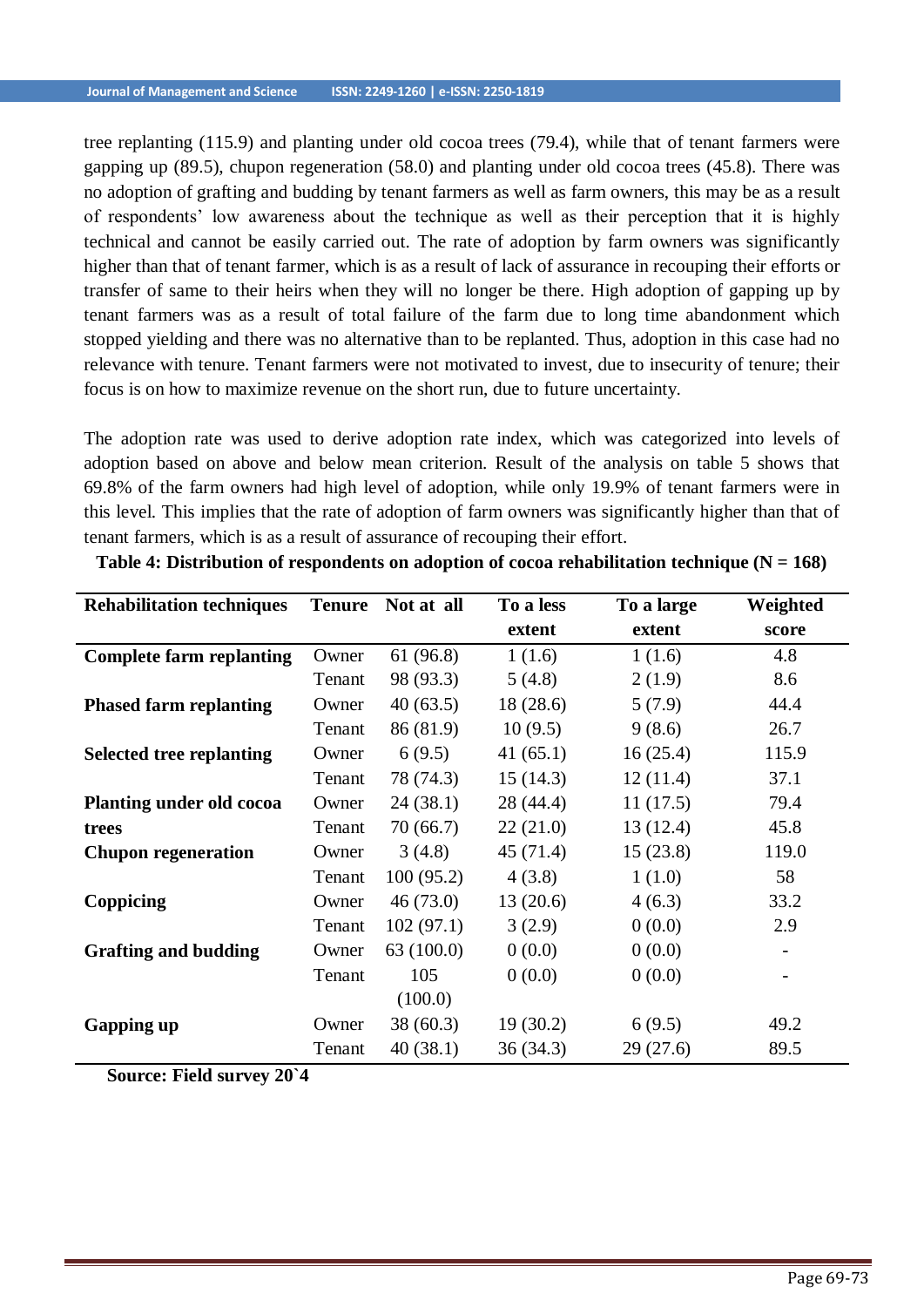| Level of adoption |                  | <b>Farm owners</b>              | <b>Tenant farmer</b> |      |  |
|-------------------|------------------|---------------------------------|----------------------|------|--|
|                   | <b>Frequency</b> | Percentage Frequency Percentage |                      |      |  |
| Low               | 19               | 30.2                            | 84                   | 80.1 |  |
| <b>High</b>       | 41               | 69.8                            | 21                   | 19.9 |  |
| <b>Total</b>      | 63               | 100                             | 105                  | 100  |  |

**Table 5: Distribution of respondents on levels of adoption (N = 168)**

**Source: Field survey 20`4**

## **Relationship between socio–economic / enterprise characteristics of respondents and their rate of adoption**

The result shows that there is significant relationship ( $r = -0.180$ ,  $p = 0.020$ ) between age of the respondents and rate of adoption, this is in line with Adebiyi, (2008). Thus the null hypothesis is rejected, the negative r implies that young farmers tend to adopt rehabilitation technique than the old farmers due to their ability to cope with stress/tediousness attached to the practices, and that they are confident that investment of today will be beneficial in future, whereas the aged farmers are only concerned with what they will have now and their ability to take risk is reduced.

# **Relationship between other socio–economic/enterprise characteristics of respondents and adoption rate**

The result on table 7 reveals that there was significant relationship between membership to CFAN/CAN  $(X^2 = 10.799, p = 0.016)$  tenure arrangement  $((X^2 = 55.844, p = 0.000)$  of the respondents and their adoption rate. Thus, the null hypothesis was rejected which implies that membership to CFAN/CAN offers several opportunities such as enlightenment about the programme, access to input services which incentivised them to adopt the technologies. Likewise, tenural arrangement that guaranteed security of holding as well serves as incentive for the respondent to adopt and use the technologies.

# **Difference between respondent perceptions about cocoa rehabilitation techniques in relation to their tenure arrangement**

The result on table 8 shows that there was significant difference ( $p = 0.000$ ) in the perceptions of tenant farmers and farm owners about cocoa rehabilitation techniques. Thus the null hypothesis was rejected, which implies that tenure arrangement has significant effect on farmers' perception about cocoa rehabilitation techniques, in that tenural arrangement that guaranteed security of holding will serve as incentive for the farmer to adopt the cocoa rehabilitation technology because there is hope of recouping their effort and transferring their labour to their heirs.

# **Difference between rates of adoption of cocoa rehabilitation techniques of tenant and farm owners**

The result on table 9 shows that there were significant difference in the rate of adoption of selective tree replanting ( $p = 0.000$ ), planting under old cocoa trees ( $p = 0.004$ ), chupon regeneration ( $p =$ 0.000), coppicing ( $p = 0.000$ ), gapping up (0.001) between tenant farmers and farm owners. Thus, the null hypotheses were rejected which implies that tenure arrangement with security of tenure favoured adoption of these rehabilitation techniques, because there is hope of future benefit from the investment, while tenant farmers are not encouraged, due to the fear of the unknown. They have no certainty of the future that they can reap their labour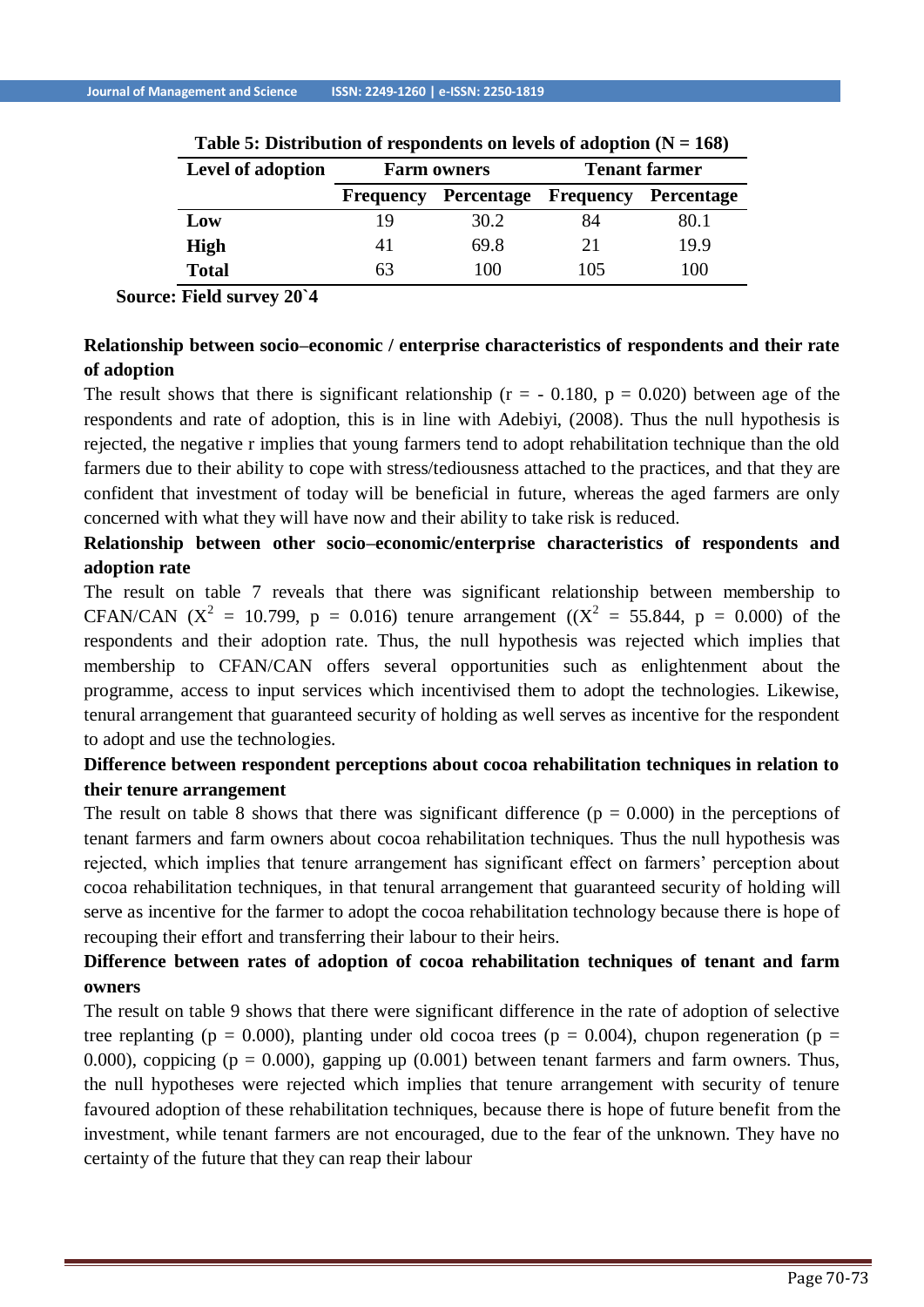#### . **Table 6: PPMC analysis of relationship between selected socio-economic/enterprise characteristics and rate of adoption**

| Characteristics and rate of adoption |              |              |                              |  |  |  |
|--------------------------------------|--------------|--------------|------------------------------|--|--|--|
| <b>Variable</b>                      | $\mathbf{r}$ | $\mathbf{p}$ | <b>Decision</b>              |  |  |  |
| Age                                  |              |              | $-0.180$ $0.020$ Significant |  |  |  |

r = correlation coefficient, p = probability level of significance  $p \le 0.05$  (significant)

**Table 7: Chi-Square analysis of relationship between selected socio-economic/enterprise** 

| characteristics and rate of adoption |    |                   |                               |                 |  |  |  |
|--------------------------------------|----|-------------------|-------------------------------|-----------------|--|--|--|
| <b>Variable</b>                      |    | $df \ X^2$ -value | $\mathbf{p} - \mathbf{value}$ | <b>Decision</b> |  |  |  |
| <b>Sex</b>                           | 9  | 10.799            | 0.290                         | Not significant |  |  |  |
| <b>Religion</b>                      | 18 | 14.940            | 0.666                         | Not significant |  |  |  |
| <b>Membership to CFAN</b>            | 9  | 20.364            | 0.016                         | Significant     |  |  |  |
| <b>Primary occupation</b>            | 18 | 9.989             | 0.932                         | Not significant |  |  |  |
| <b>Secondary occupation</b>          | 27 | 22.603            | 0.706                         | Not significant |  |  |  |
| <b>Tenure</b>                        | 9  | 55.844            | 0.000                         | Significant     |  |  |  |

df = degree of freedom  $X^2$  = chi – square value, p = probability level of significance p = 0.05 (significant).

**Table 8: Analysis of difference between perception score of respondents towards adoption of cocoa rehabilitation techniques**

| Tenure N | Mean                |                              | df | D | <b>Decision</b> |
|----------|---------------------|------------------------------|----|---|-----------------|
|          | Tenant 105 351.2857 | -6.978 166 0.000 Significant |    |   |                 |
| Owner    | 63 389.4762         |                              |    |   |                 |

 $p =$  probability level of significance  $p \le 0.05$  (significant)

## **Table 9: Analysis of difference between rate of adoption of cocoa rehabilitation techniques of tenant and farm owners**

| Cocoa rehabilitation techniques | t         | df  | p     | <b>Decision</b> |
|---------------------------------|-----------|-----|-------|-----------------|
| Complete farm replanting        | 0.745     | 166 | 0.457 | Not significant |
| Phased farm replanting          | $-1.795$  | 166 | 0.074 | Not significant |
| Selected tree replanting        | $-7.667$  | 166 | 0.000 | Significant     |
| Planting under old cocoa trees  | $-2.962$  | 166 | 0.004 | Significant     |
| Chupon regeneration             | $-18.953$ | 166 | 0.000 | Significant     |
| Coppicing                       | $-4.936$  | 166 | 0.000 | Significant     |
| Gapping up                      | 3.334     | 166 | 0.001 | Significant     |
| Grafting and budding            |           |     |       |                 |

 $p = probability$  level of significance  $p < 0.05$  (significant)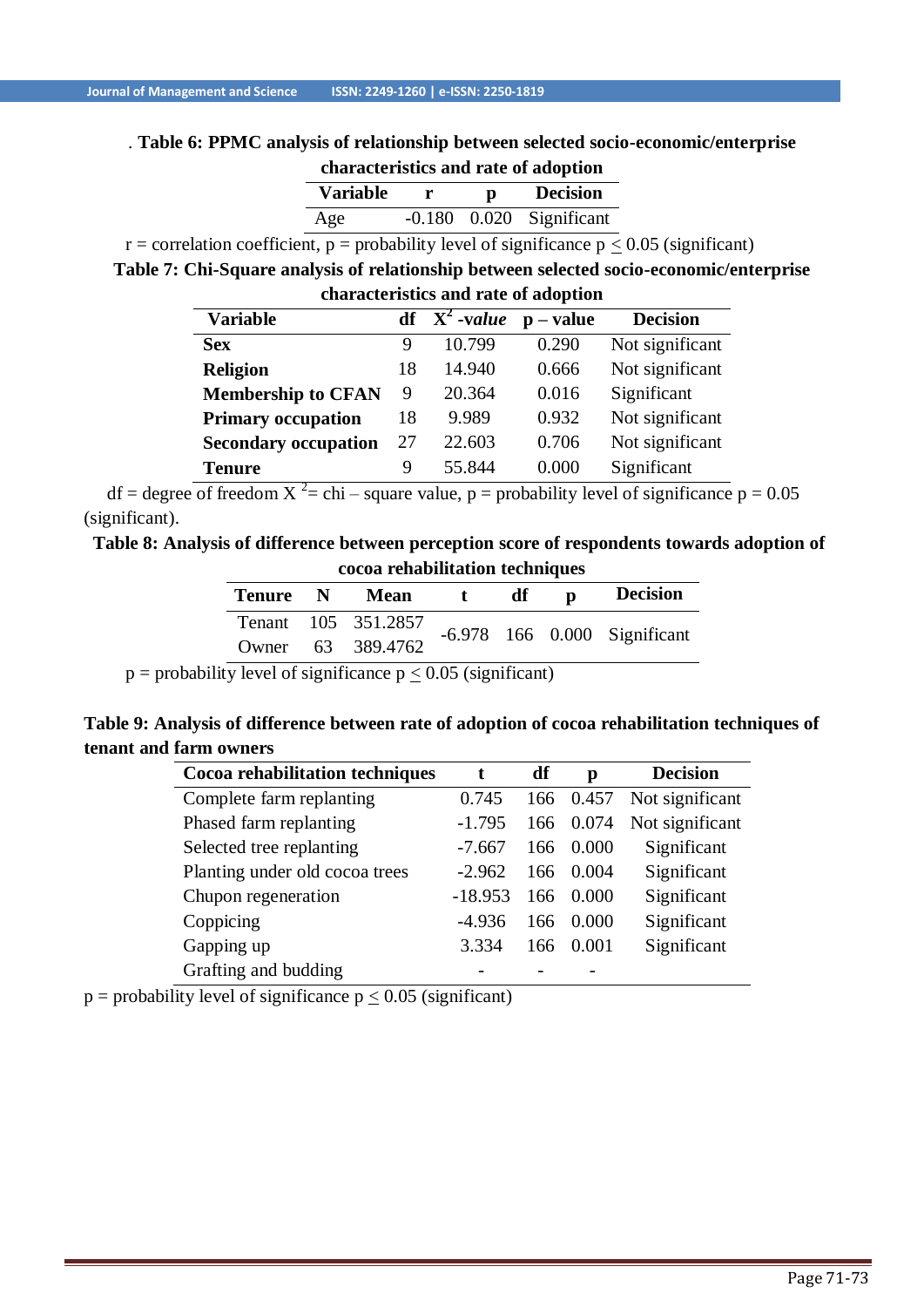#### **CONCLUSION**

In Nigeria, agricultural land is the fundamental base for livelihood for the rural population. Due to its economic importance, land markets and land tenure security issues have received considerable public attention. Based on the findings of this study, it can be concluded that cocoa farmers are mostly aged, depending on their large family size as source of labour as well as the self generated fund as means of financing farm business which has negatively affected dispositions to adoption of innovative technologies.

Many of the farmers in the cocoa industry are tenant farmers in that those supposed to be considered as farm owners who owned farmland through inheritance and purchase also obtained some portion of farmland through other means such as leasehold, share cropping and annual rent in order to expand production and increase productivity.

Tenant farmers due to insecurity of tenure associated with their tenure arrangement have unfavourable perception to adoption of cocoa rehabilitation techniques, despite that most of the cocoa farms were aging and had become moribund, believing that recouping of their labour or transfer of same to their heirs or inheritors may not be possible in that tenancy over that land may be forfeited at any time.

There is high level of awareness of cocoa rehabilitation techniques as a result of information obtained from friends/relative as well as through radio /television. Despite this high level of awareness, tenant farmers have unfavourable perception to adoption due to the mindset of lack of assurance of recouping their effort, thereby resulting in low level of adoption of cocoa rehabilitation among tenant farmers due to the challenge of insecurity of tenure, and untimely forfeiture of holding. Technique such as complete farm replanting, phased farm replanting, coppicing and grafting and budding witnessed low adoption because farmers were not willing to destroy the old stock. They rather adopted techniques such as selective tree replanting, planting under old cocoa trees, and gapping up that guaranteed returns during the process. Thus, there is need to develop technological packages to meet the need of different categories of farmers and also securing land-use rights through improved tenancy arrangements to better meet the interests of small and tenant and landless farmers with respect to tenure so as to encourage adoption of innovative technologies.

#### **REFERENCES**

- [1.]Adebiyi, S and Okunlola, J.O. (2013). Factors Affecting Adoption of Cocoa Farm Rehabilitation Techniques in Oyo State of Nigeria. *World Journal of Agricultural Sciences* 9 (3): 258-265, DOI: 10.5829/idosi.wjas.2013.9.3.1736
- [2.].Aikpokpodion, P.O, Badaru, K, Kolesnikova-Allen, M, Ingelbrecht, I, Adetimirin, V.O and Eskes, A. (2005). Farmer-researcher participatory on-farm selection of improved cocoa varieties: the Nigerian experience. In: L. B. Frances, E. Michelle & E. Albertus (eds.). *Proceedings of the International workshop on cocoa breeding for improved production systems.* Accra, Ghana: INGENIC Pp. 183-18.
- [3.]Aneani, F, Anchirinah, V. M, Owusu-Ansah, F and Asamoah, M. (2012). Adoption of Some Cocoa Production Technologies by Cocoa Farmers in Ghana. *Sustainable Agriculture Research Vol. 1*, No. 1; February 2012: doi:10.5539/sar.v1n1p103.